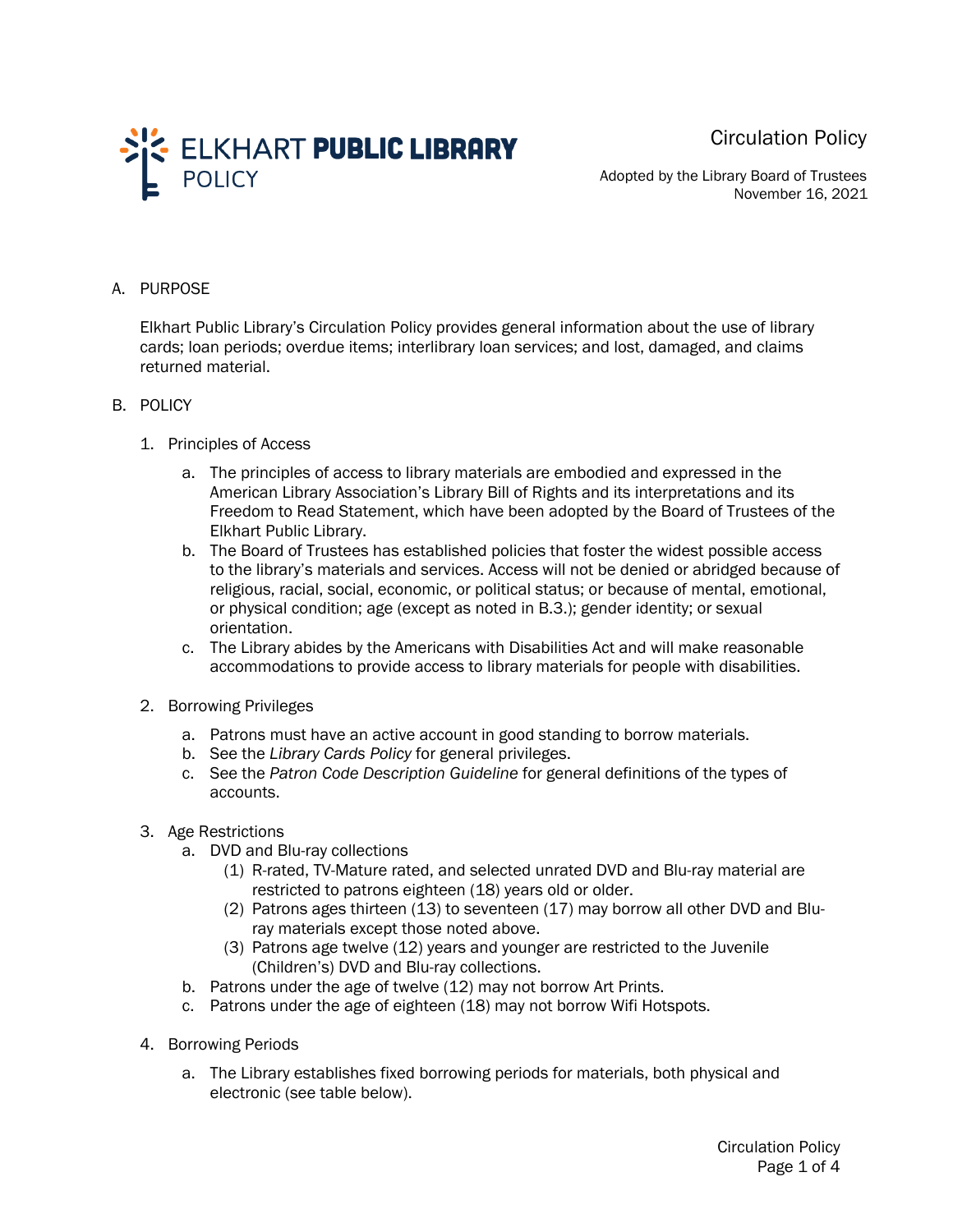| <b>Material</b>     | <b>Borrowing Period</b> | <b>Renewable</b> |
|---------------------|-------------------------|------------------|
| <b>Book</b>         | 21 days                 | Yes              |
| Magazine            | 7 days                  | No               |
| Pamphlet            | 7 days                  | No               |
| <b>Compact Disc</b> | 21 days                 | Yes              |
| DVD & Blu-ray       | 7 days                  | No               |
| <b>Framed Print</b> | 42 days                 | Yes              |
| E-Books             | Varies                  | Varies           |
| E-Audio             | Varies                  | Varies           |
| E-Magazines         | Varies                  | Varies           |
| Wifi Hotspots       | 7 days                  | No               |

- b. Materials borrowed via Home Delivery may have different borrowing periods based upon that department's rotation through the various communities it serves.
- c. Materials borrowed via Interlibrary Loan may have different borrowing periods based on the lending library's terms.
- d. Renewable items may be renewed one time unless there is a hold on the material.
- e. Vacation Loan Period
	- (1) Patrons leaving for extended vacations may request a Vacation Loan Period.
	- (2) Items will be checked out and then immediately renewed with a six (6) week loan period.
	- (3) Only renewable items are allowed.
	- (4) No further renewals after the six (6) weeks.
	- (5) This loan period may not be used for Inter Library Loan items, items belonging to another library in the consortium, or items with holds.
- f. Teacher Loan Period
	- (1) Teachers may request a Teacher Loan Period.
	- (2) Items will be checked out then immediately renewed with a six (6) week loan period.
	- (3) Only renewable items are allowed.
	- (4) There will be no further renewals on the same items.
	- (5) This loan period may not be used for Inter Library Loan items, items belonging to another library in the consortium or items with holds.
- 5. Material returned after the due date: Fines and Fees
	- a. Overdue
		- (1) An item is considered overdue the day following its due date.
		- (2) Juvenile and Young Adult materials do not incur overdue charges.
		- (3) See the *Fee Schedule* for individual charges.
	- b. Lost
		- (1) An item is automatically considered lost when it has been overdue for 31 days (7 days for WiFi mobile hotspots); at that time the patron is billed for the replacement cost of the item plus a processing fee.
	- c. Claims Returned
		- (1) If a patron claims to have returned an item, the Library will allow three months for the patron and the library staff to look for the item.
		- (2) Items not found by the end of three months will be billed to the patron. The charges will include the cost of replacement and a processing fee.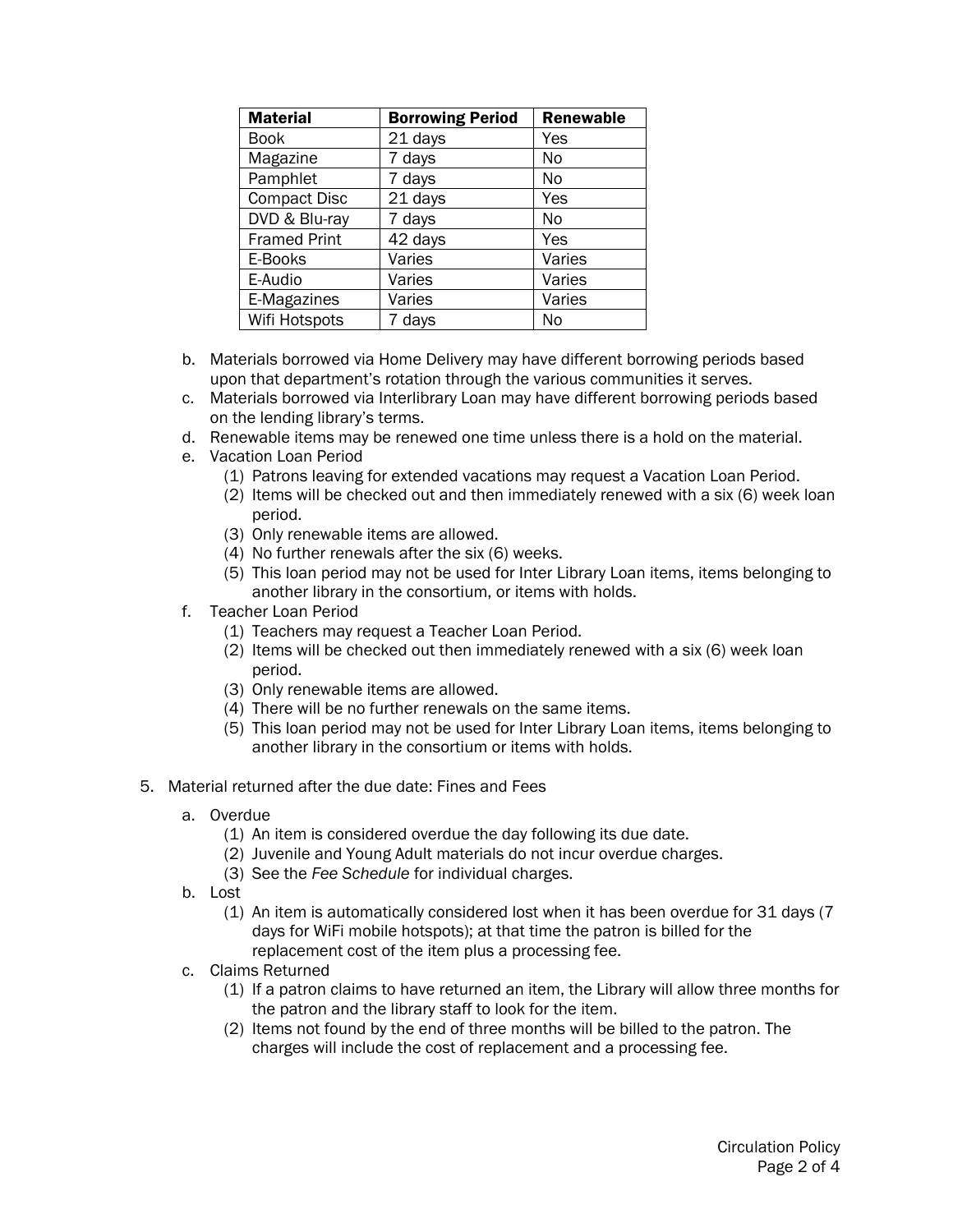- d. Refunds
	- (1) Lost items paid for and later returned in good condition will be considered for reinstatement to the collections, and refunds may be issued according to the Lost Materials Returned procedure.
	- (2) No refunds will be issued after one year from the date of payment for a lost item.
- 6. Damaged Items
	- a. Patrons will be notified if they return items in a condition requiring cleaning, repairing, etc. Repeated instances will result in loss of borrowing privileges.
	- b. Patrons will be assessed for the cost of replacement and a processing fee for damage that renders the material unsuitable for circulation.

## 7. Holds

- a. Regular holds
	- (1) Generally, items are held for 5 days for patron pickup at the requested EPL or GPL location.
	- (2) Not all items may be held, including WiFi Hotspots.
	- (3) Some patron cardholder types do not have this privilege, notably Reciprocal Borrowers and PLAC cardholders.
- b. Desk Holds
	- (1) All loanable items may be placed on a desk hold at the request of a patron; these items will be held at the location that owns the item.
	- (2) DVDs and Blu-rays will be held for one hour. All other items are held for 24 hours.
	- (3) Any patron cardholder type may place a desk hold.
- c. Patrons may permit another person to pick up their holds if:
	- (1) The permission is given in person at a circulation desk and
	- (2) The person receiving the permission has an Elkhart Resident card or equivalent.
- d. A parent or legal guardian of a patron age twelve (12) or younger has automatic permission to pick up holds for that patron. However, a patron age twelve (12) or younger may choose to withdraw such permission in person at a circulation desk.
- 8. Permission to know what is currently on another patron's account
	- a. Any patron may give permission for others to know what is currently on that patron's account in person at a circulation desk.
	- b. A parent or a legal guardian of a patron age twelve (12) or younger has automatic permission to know what is currently on the patron's account. However, a patron age twelve (12) or younger may choose to withdraw such permission in person at a circulation desk.
- 9. Interlibrary Loan (ILL)
	- a. Eligible cardholders may request material in most formats not owned by the Library (exceptions may be made for material missing or in-repair).
	- b. Eligibility
		- (1) Must be a Resident cardholder, a Non-Resident Property Owner, an Organization (Agency) Cardholder, a Non-Resident cardholder, or a Business Owner cardholder.
		- (2) Reciprocal Borrowers and PLAC cardholders are not eligible.